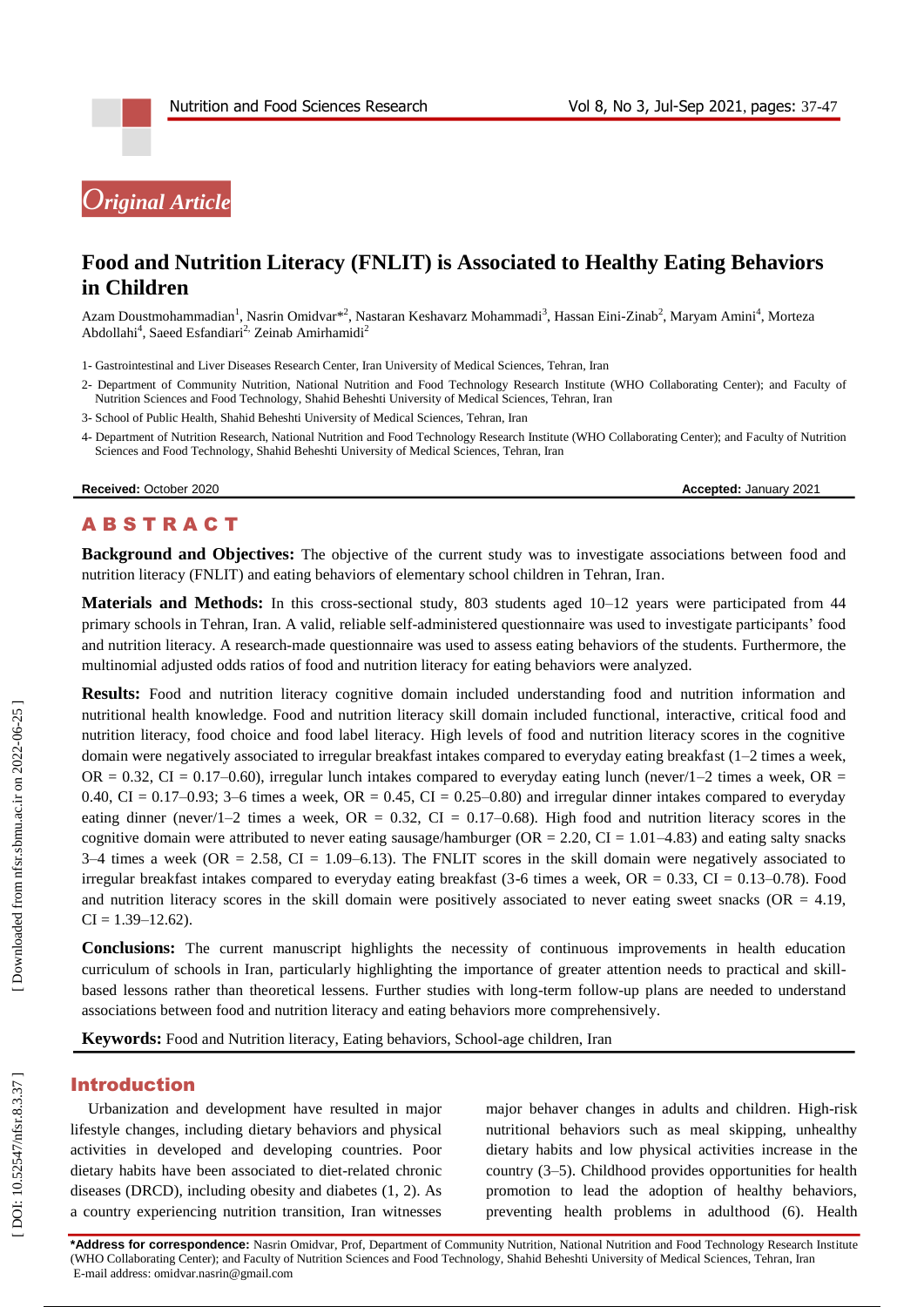literacy is reported as one of the most important personal skills to enable individuals to control health determinants (7). Evidence suggest needs of emphasizing specific areas of health literacy, including food literacy/nutrition literacy, due to the wide scopes of health issues. Food and nutrition literacies have recently emerged concepts, which address knowledge and skills of food and nutrition ( 8, 9 ). Overall, transition from knowledge to practice is described as a vital component of either food or nutrition literacy (10 ) .

Current studies have shown that food and nutrition literacy is one of the key factors in forming eating behaviors of children and adolescents (11 –13 ) . Food skills such as cutting fruits and vegetables, following recipes, measuring ingredients and preparing foods are shown to be associated to increased consumption of fruits and vegetables in adolescents (14 ). Food and nutrition literacy such as health literacy can be conceptualized as an asset (15) or enabler to healthy eating (9). Clarifying magnitude and nature of the relationships between food and nutrition literacy and children dietary behaviors is important to develop effective strategies for intervention in this group. In addition, it may help predict effects of interventions that focus on improving food literacy to improve children dietary habits. Therefore, the aim of this study was to assess relationships between food and nutrition literacy and dietary habits in primary school children in the metropolitan city of Tehran, Iran.

#### Material s and Methods

**Study design and participants**<br>This study was a population-based cross-sectional

survey using multistage random cluster sampling design. Study sample included 803 primary school students of 419 boys and 384 girls aged 10 –12 years (power study, 88%; response rate, 89.2%) from various socioeconomic districts of Tehran, Iran. Students and their parents were provided with written informed consents before beginning of the survey. Data collection was carried out at schools by trained research assistants. The STROBE study on food and nutrition literacy (FNLIT) and dietary habits in children is outlined in Fig. 1.

#### **Measurements**

#### **Food and nutrition literacy assessment**

A valid self-administered questionnaire was used for the assessment of FNLIT. The process of developing questionnaire and assessing its interface, content and construct validity has previously been described (16 ). The FNLIT questionnaire included 46 items in the cognitive and skill domains. The cognitive domain included two sub scales of understanding food and nutrition information (ten items) and nutritional health knowledge (five items). The skill domain included four subscales of functional food and nutrition literacy (ten items), interactive food and nutrition literacy (seven items), food choice (six items) and critical food and nutrition literacy (four items). Food label literacy was assessed by four true -false items. The FNLIT status was categorized into three levels of low  $(\leq 51)$ , medium (> 51 to < 74) and high  $(≥ 74)$  categories (17), where the FNLIT score ranged 25.8 –96.8.



**Figure 1.** The STROBE study flow chart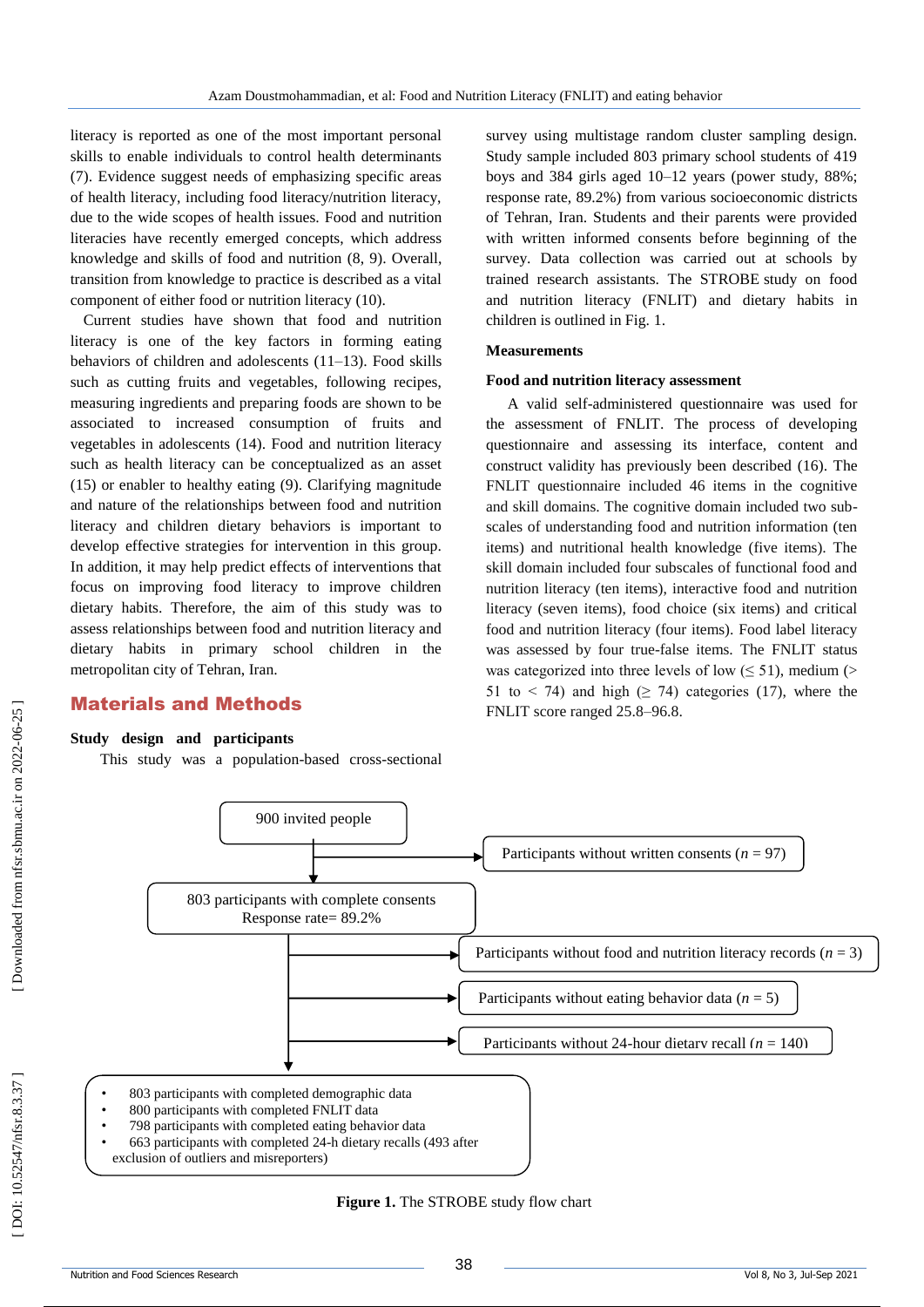#### **Study covariates**

In this study, several baseline covariates were addressed based on the available evidence ( 8, 23 –25 ). Physical activity was assessed using a locally validated version of the child and adolescent international physical activity questionnaire and interviews by trained research assistants (26, 27). Household food security status was assessed using locally validated 18-item USDA household food security survey module and face -to -face interviews with mothers (28, 29 ) . Calorie intake was assessed using three 24 -h recalls (two week days and one holiday) by trained nutritionists. Demographic and socioeconomic characteristics were collected using questionnaires and interviews with students and then verified by their mothers and/or caregivers.

#### **Statistical analysis**

Normality of distribution was assessed using Kolmogorov -Smirnov test. Data were presented as frequencies and percentages for categorical variables. Chi square test was used for the analysis of general characteristics of the participants, eating behaviors categories and FNLIT categories in the cognitive and skill domains. Multinomial logistic regression adjusted for covariates was used to estimate associations between the FNLIT and eating behaviors. Two -tailed tests were used and *p* -values less than 0.05 were considered as statistically significant. All statistical analyses were carried out using SPSS Software v.21.0 (SPSS, Chicago, Illinois, USA).

## Results

#### **Characteristics of the study participants**

The participants' general characteristics are presented in Tables 1 and 2 based on the FNLIT scores in congnitive and skill domains. Of the total students, 68.8% included

high -level cognitive domains. At least one out of four students (25%) included low FNLIT values in the skill domain and a very few students included low scores in the cognitive domain (2.6%). The cognitive domain scores of FNLIT were significantly associated to father age, family size, mother education and student weight status. For example, 10% of students with a small family size (< 4 people) included low cognitive domain scores, compared to those with a family size of 4 (50%) and larger (40%). No significant relationships were seen between the demographic and socioeconomic characteristics and the FNLIT skill domain scores . Due to the low prevalence of FI with moderate and severe hunger, these values were grouped as one. No significant relationships were observed between the household food security status and the FNLIT skill and cognitive domain scores.

#### **Association between FNLIT and eating behaviors**

Children eating behaviors are summarized in Table 3. Irregular breakfast intakes were reported in nearly 34% of the students. Based on the results from Tables 4 and 5, high FNLIT scores in cognitive and skill domains were positively associated to eating breakfast, compared to irregular breakfast intake. High FNLIT scores in cognitive domain were positively associated to eating lunch every day compared to less than seven days a week, and to regular dinner intake compared to having dinner less than seven days a week. High FNLIT scores in knowledge domain increased possibilities of eating salty snacks 3 –4 times a week, while high FNLIT scores in the skill domain were associated to never eating sweet snacks.

Food and Nutrition Literacy Food and Nutrition Literacy Cognitive domain Skill domain Total Low Medium high P value\* low Medium high P value\*  $N (\%)$   $N (\%)$   $N (\%)$   $N (\%)$   $N (\%)$   $N (\%)$   $N (\%)$   $N (\%)$ **Overall** 800 21(2.6) 229(28.6) 550(68.8) 200(25.0) 479(59.9) 121(15.1) **Sex** 800 800 0.05\* 0.96 Female 381(47.6) 6(28.6) 100(43.7) 275(50.0) 94(47.0) 230(48.0) 57(47.1) Male 419(52.4) 15(71.4) 129(56.3) 275(50.0) 106(53.0) 249(52.0) 64(52.9) **Grade** 800 800 0.31 0.53 Fifth 413(51.6) 14(66.7) 121(52.8) 278(50.5) 99(49.5) 255(53.2) 59(48.8)

Table 1. General characteristics of the participants based on the food and nutrition literacy scores in congnitive and skill domains

Sixth 387(48.4) 7(33.3) 108(47.2) 272(49.5) 101(50.0) 224(46.8) 62(51.2)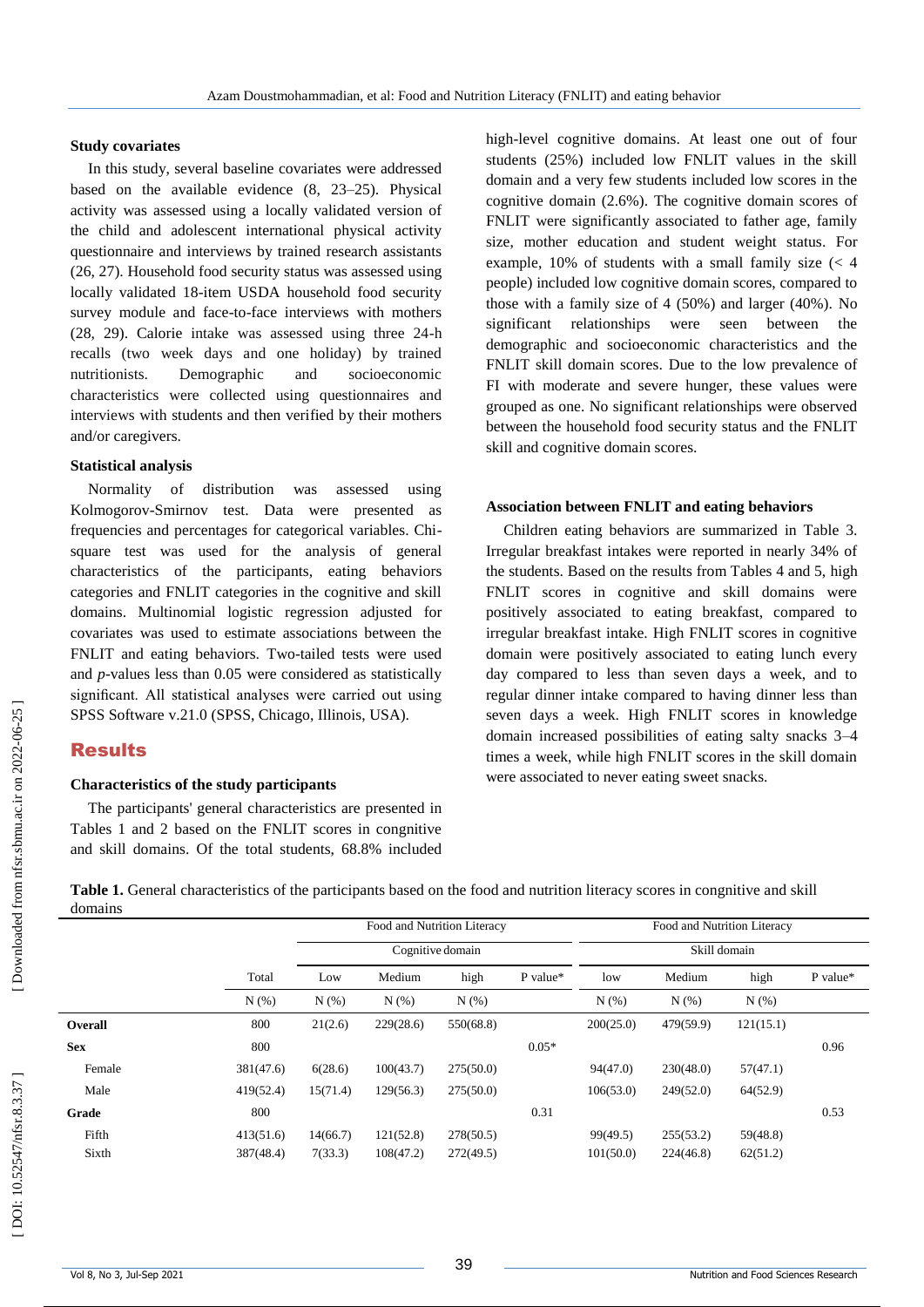|                                 |           |          |           | Food and Nutrition Literacy |          |              | Food and Nutrition Literacy |           |          |  |  |
|---------------------------------|-----------|----------|-----------|-----------------------------|----------|--------------|-----------------------------|-----------|----------|--|--|
| Table 1 (continued).            |           |          |           | Cognitive domain            |          | Skill domain |                             |           |          |  |  |
|                                 | Total     | Low      | Medium    | high                        | P value* | low          | Medium                      | high      | P value* |  |  |
|                                 | N(%)      | N(% )    | N(%)      | N(% )                       |          | N(% )        | N(%)                        | N(% )     |          |  |  |
| <b>Birth order</b>              | 798       |          |           |                             | 0.47     |              |                             |           | 0.21     |  |  |
| $\mathbf{1}$                    | 437(54.8) | 12(60.0) | 118(51.5) | 307(55.9)                   |          | 107(54.0)    | 255(53.2)                   | 75(62.0)  |          |  |  |
| >1                              | 361(45.2) | 8(40.0)  | 111(48.5) | 242(44.1)                   |          | 91(46.0)     | 224(46.8)                   | 46(38.0)  |          |  |  |
| Father age tertile (year)       | 790       |          |           |                             | $0.04*$  |              |                             |           | 0.63     |  |  |
| 30-40                           | 300(38)   | 14(66.7) | 90(40.2)  | 196(36.0)                   |          | 75(38.5)     | 179(37.6)                   | 46(38.7)  |          |  |  |
| 41-45                           | 265(33.5) | 3(14.3)  | 68(30.4)  | 194(35.6)                   |          | 63(32.3)     | 168(35.3)                   | 34(28.6)  |          |  |  |
| $\geq 46$                       | 225(28.5) | 4(19.0)  | 66(29.5)  | 155(28.4)                   |          | 57(29.2)     | 129(27.1)                   | 39(32.8)  |          |  |  |
| Mother age tertile (year)       | 794       |          |           |                             | 0.50     |              |                             |           | 0.12     |  |  |
| 23-35                           | 288(36.3) | 10(47.6) | 89(39.2)  | 189(34.6)                   |          | 79(40.1)     | 158(33.2)                   | 51(42.1)  |          |  |  |
| 36-40                           | 303(38.2) | 8(38.1)  | 82(36.1)  | 213(39.0)                   |          | 76(38.6)     | 190(39.9)                   | 37(30.6)  |          |  |  |
| $\geq$ 41                       | 203(25.6) | 3(14.3)  | 56(24.7)  | 144(26.4)                   |          | 42(21.3)     | 128(26.9)                   | 33(27.3)  |          |  |  |
| <b>Ethnicity</b>                | 797       |          |           |                             | 0.49     |              |                             |           | 0.95     |  |  |
| Fars                            | 441(55.3) | 8(40.0)  | 128(55.9) | 305(55.7)                   |          | 108(54.3)    | 263(55.1)                   | 70(57.9)  |          |  |  |
| Azeri                           | 228(28.3) | 9(45.0)  | 64(27.9)  | 155(28.3)                   |          | 57(28.6)     | 141(29.6)                   | 30(24.8)  |          |  |  |
| Fars-Azeri                      | 56(7)     | 0(0)     | 18(7.9)   | 38(6.9)                     |          | 14(7.0)      | 32(6.7)                     | 10(8.3)   |          |  |  |
| Other                           | 72(9)     | 3(15.0)  | 19(8.3)   | 50(9.1)                     |          | 20(10.1)     | 41(8.6)                     | 11(9.1)   |          |  |  |
| <b>School status</b>            | 800       |          |           |                             | 0.48     |              |                             |           | 0.41     |  |  |
| Public                          | 725(90.6) | 19(90.5) | 212(92.6) | 494(89.8)                   |          | 184(92.0)    | 435(90.8)                   | 106(87.6) |          |  |  |
| Private                         | 75(9.4)   | 2(9.5)   | 17(7.4)   | 56(10.2)                    |          | 16(8.0)      | 44(9.2)                     | 15(12.4)  |          |  |  |
| <b>Family size</b>              | 797       |          |           |                             | $0.02*$  |              |                             |           | 0.28     |  |  |
| $<$ 4                           | 160(20.1) | 2(10.0)  | 44(19.2)  | 114(20.8)                   |          | 42(21.3)     | 90(18.8)                    | 28(23.1)  |          |  |  |
| $\overline{4}$                  | 465(58.3) | 10(50.0) | 123(53.7) | 332(60.6)                   |          | 106(53.8)    | 285(59.5)                   | 74(61.2)  |          |  |  |
| >4                              | 172(21.6) | 8(40.0)  | 62(27.1)  | 102(18.6)                   |          | 49(24.9)     | 104(21.7)                   | 19(15.7)  |          |  |  |
| <b>Father education</b>         | 789       |          |           |                             | 0.28     |              |                             |           | 0.63     |  |  |
| illiterate or $\leq$ 5 years    | 85(10.8)  | 3(14.3)  | 26(11.6)  | 56(10.3)                    |          | 23(11.8)     | 54(11.4)                    | 8(6.7)    |          |  |  |
| 6-9 years or diploma            | 395(50.1) | 11(52.4) | 123(54.9) | 261(48.0)                   |          | 98(50.3)     | 236(49.7)                   | 61(51.3)  |          |  |  |
| associate's degree or<br>higher | 309(39.2) | 7(33.3)  | 75(33.5)  | 227(41.7)                   |          | 74(37.9)     | 185(38.9)                   | 50(42.0)  |          |  |  |
| <b>Mother education</b>         | 794       |          |           |                             | $0.004*$ |              |                             |           | $0.07\,$ |  |  |
| illiterate or $\leq$ 5 years    | 86(10.8)  | 1(4.8)   | 21(9.3)   | 64(11.7)                    |          | 21(10.7)     | 52(10.9)                    | 13(10.7)  |          |  |  |
| 6-9 years or diploma            | 461(58.1) | 15(71.4) | 154(67.8) | 292(53.5)                   |          | 129(65.5)    | 270(56.7)                   | 62(51.2)  |          |  |  |
| associate's degree or<br>higher | 247(31.1) | 5(23.8)  | 52(22.9)  | 190(34.8)                   |          | 47(23.9)     | 154(32.4)                   | 46(38.0)  |          |  |  |
| <b>Father</b> job position      | 778       |          |           |                             | 0.48     |              |                             |           | 0.67     |  |  |
| Worker                          | 106(13.6) | 2(9.5)   | 35(16.1)  | 69(12.8)                    |          | 29(15.3)     | 64(13.6)                    | 13(11.0)  |          |  |  |
| employee                        | 327(42)   | 13(61.9) | 84(38.5)  | 230(42.7)                   |          | 82(43.2)     | 191(40.6)                   | 54(45.8)  |          |  |  |
| high rank employee              | 139(17.9) | 1(4.8)   | 37(17.0)  | 101(18.7)                   |          | 28(14.7)     | 93(19.8)                    | 18(15.3)  |          |  |  |
| Retired                         | 20(2.6)   | 1(4.8)   | 6(2.8)    | 13(2.4)                     |          | 5(2.6)       | 10(2.1)                     | 5(4.2)    |          |  |  |
| self-manager                    | 186(23.9) | 4(19.0)  | 56(25.7)  | 126(23.4)                   |          | 46(24.2)     | 112(23.8)                   | 28(23.7)  |          |  |  |
| <b>Mother employment</b>        | 794       |          |           |                             | 0.27     |              |                             |           | 0.88     |  |  |
| Working                         | 630(79.3) | 18(85.7) | 187(82.4) | 425(77.8)                   |          | 154(78.2)    | 379(79.6)                   | 97(80.2)  |          |  |  |
| housewife                       | 164(20.7) | 3(14.3)  | 40(17.6)  | 121(22.2)                   |          | 43(21.8)     | 97(20.4)                    | 24(19.8)  |          |  |  |
| <b>House ownership status</b>   | 799       |          |           |                             | 0.22     |              |                             |           | 0.44     |  |  |
| Owner                           | 427(53.4) | 10(47.6) | 127(55.5) | 290(53.4)                   |          | 101(50.5)    | 256(53.6)                   | 70(57.9)  |          |  |  |
| Tenant                          | 262(32.8) | 8(38.1)  | 80(34.9)  | 174(31.7)                   |          | 77(38.5)     | 152(31.8)                   | 33(27.3)  |          |  |  |
| mortgage                        | 35(4.4)   | 0(0)     | 10(4.4)   | 25(4.6)                     |          | 8(4.0)       | 21(4.4)                     | 6(5.0)    |          |  |  |
| Other                           | 75(9.4)   | 3(14.3)  | 12(5.2)   | 60(10.9)                    |          | 14(7.0)      | 49(10.3)                    | 12(9.9)   |          |  |  |

| Azam Doustmohammadian, et al: Food and Nutrition Literacy (FNLIT) and eating behavior |  |  |
|---------------------------------------------------------------------------------------|--|--|
|                                                                                       |  |  |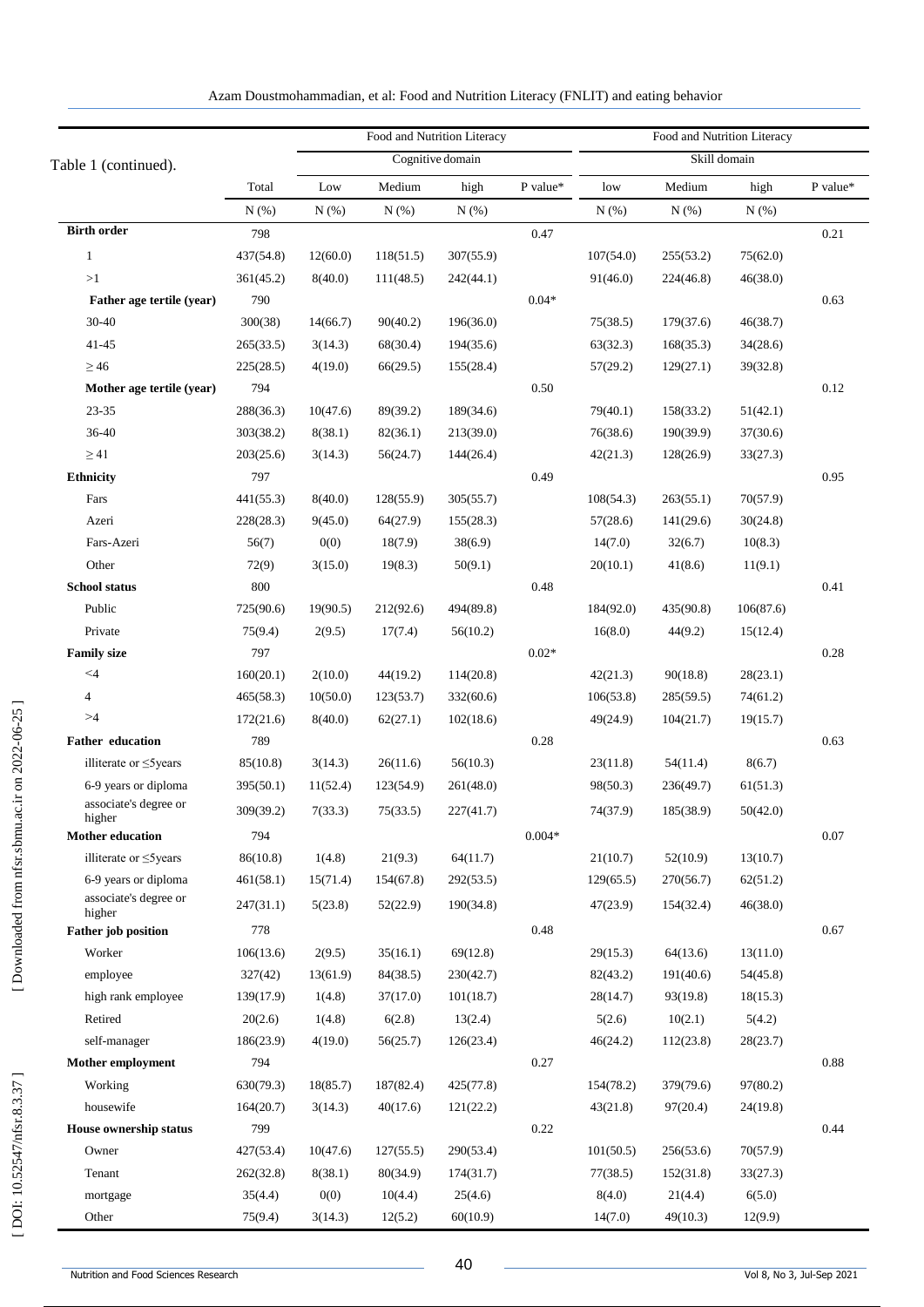|                                      |           |          |           | Food and Nutrition Literacy |          | Food and Nutrition Literacy |           |           |          |  |
|--------------------------------------|-----------|----------|-----------|-----------------------------|----------|-----------------------------|-----------|-----------|----------|--|
|                                      |           |          |           | Cognitive domain            |          | Skill domain                |           |           |          |  |
|                                      | Total     | Low      | Medium    | high                        | P value* | low                         | Medium    | high      | P value* |  |
|                                      | N(% )     | N(% )    | N(%)      | N(% )                       |          | N(% )                       | N(% )     | N(% )     |          |  |
| Overall                              | 800       | 21(2.6)  | 229(28.6) | 550(68.8)                   |          | 200(25.0)                   | 479(59.9) | 121(15.1) |          |  |
| $HH1$ food security status           | 639       |          |           |                             | 0.52     |                             |           |           | 0.05     |  |
| FS <sup>2</sup>                      | 481(75.3) | 10(66.7) | 136(73.9) | 335(76.1)                   |          | 117(72.7)                   | 285(73.8) | 79(85.9)  |          |  |
| $FI3$ without hunger                 | 111(17.4) | 4(26.7)  | 30(16.3)  | 77(17.5)                    |          | 32(19.9)                    | 67(17.4)  | 12(13.0)  |          |  |
| FI with hunger                       | 47(7.4)   | 1(6.7)   | 18(9.8)   | 28(6.4)                     |          | 12(7.5)                     | 34(8.8)   | 1(1.1)    |          |  |
| Physical activity tertile MET.h/day) | 787       |          |           |                             | 0.47     |                             |           |           | 0.28     |  |
| Mean T1: 33                          | 260(33.0) | 6(28.6)  | 75(33.5)  | 179(33.0)                   |          | 74(37.4)                    | 155(32.9) | 31(26.3)  |          |  |
| Mean T2: 38.37                       | 262(33.3) | 6(28.6)  | 66(29.5)  | 190(35.1)                   |          | 57(28.8)                    | 160(34.0) | 45(38.1)  |          |  |
| Mean T3: 47.71                       | 265(33.7) | 9(42.9)  | 83(37.1)  | 173(31.9)                   |          | 67(33.8)                    | 156(33.1) | 42(35.6)  |          |  |
| <b>Weight statue (BMI Z scores)</b>  | 800       |          |           |                             | $0.02*$  |                             |           |           | 0.85     |  |
| Thin                                 | 15(1.9)   | 2(9.5)   | 6(2.6)    | 7(1.3)                      |          | 5(2.5)                      | 9(1.9)    | 1(0.8)    |          |  |
| Normal                               | 381(47.6) | 12(57.1) | 118(51.5) | 251(45.6)                   |          | 100(50.0)                   | 222(46.3) | 599(48.8) |          |  |
| Overweight                           | 213(26.6) | 2(9.5)   | 58(25.3)  | 153(27.8)                   |          | 47(23.5)                    | 133(27.8) | 33(27.3)  |          |  |
| Obese                                | 191(23.9) | 5(23.8)  | 47(20.5)  | 139(25.3)                   |          | 489(24.0)                   | 115(24.0) | 28(23.1)  |          |  |
| Energy intake tertile (kcal/day)     | 493       |          |           |                             | 0.78     |                             |           |           | 0.36     |  |
| Mean T1:1553.0                       | 93(18.9)  | 2(16.7)  | 24(15.9)  | 67(20.3)                    |          | 22(16.5)                    | 56(19.4)  | 15(20.8)  |          |  |
| Mean T2:1905.5                       | 196(39.8) | 4(33.3)  | 63(41.7)  | 129(39.1)                   |          | 49(36.8)                    | 113(39.2) | 34(47.2)  |          |  |
| Mean T3: 2470.4                      | 204(41.4) | 6(50.0)  | 64(42.4)  | 134(40.6)                   |          | 62(46.6)                    | 119(41.3) | 23(31.9)  |          |  |

| Table 2. Food security, physical activity, weight status and energy intake characteristics of the participants based on the |  |
|-----------------------------------------------------------------------------------------------------------------------------|--|
| food and nutrition literacy scores in congnitive and skill domains                                                          |  |

\*Significant at  $p < 0.05$  for  $x^2$  tests.

<sup>1</sup>HH: household, FS: food secure, FI: food insecure

#### Table 3. Eating behaviors based on the food and nutrition literacy scores in congnitive and skill domains

|                      | Food and nutrition literacy score |          |                  |           |            |           |           |           |             |  |
|----------------------|-----------------------------------|----------|------------------|-----------|------------|-----------|-----------|-----------|-------------|--|
|                      |                                   |          | Cognitive domain |           |            |           |           |           |             |  |
|                      | Total                             | low      | moderate         | high      | P value*   | low       | moderate  | high      | P value*    |  |
|                      | N(% )                             | N(% )    | N(% )            | N(% )     |            | N(% )     | N(% )     | N(% )     |             |  |
| <b>Breakfast</b>     | 797                               |          |                  |           | $0.009*$   |           |           |           | ${<}0.001*$ |  |
| every day            | 475(59.6)                         | 13(61.9) | 115(50.2)        | 347(63.4) |            | 95(47.5)  | 291(61.0) | 89(74.2)  |             |  |
| 3-6 times a week     | 188(23.5)                         | 4(19.0)  | 66(28.8)         | 118(21.6) |            | 52(26.0)  | 118(24.7) | 18(15.0)  |             |  |
| 1-2 times a week     | 95(11.9)                          | 2(9.5)   | 39(17.0)         | 54(9.9)   |            | 37(18.5)  | 47(9.9)   | 11(9.2)   |             |  |
| never                | 39(4.9)                           | 2(9.5)   | 9(3.9)           | 28(5.1)   |            | 16(8.0)   | 21(4.4)   | 2(1.7)    |             |  |
| Lunch                | 796                               |          |                  |           | $< 0.001*$ |           |           |           | $0.02*$     |  |
| every day            | 635(79.8)                         | 17(81.0) | 158(69.0)        | 460(84.2) |            | 143(71.9) | 390(81.8) | 102(85.0) |             |  |
| 3-6 times a week     | 110(13.8)                         | 2(9.5)   | 53(23.1)         | 55(10.1)  |            | 35(17.6)  | 64(13.4)  | 11(9.2)   |             |  |
| 1-2 times a week     | 47(5.9)                           | 2(9.5)   | 16(7.0)          | 29(5.3)   |            | 20(10.1)  | 21(4.4)   | 6(5.0)    |             |  |
| never                | 4(0.5)                            | 0(0)     | 2(0.9)           | 2(0.4)    |            | 1(0.5)    | 2(0.4)    | 1(0.8)    |             |  |
| <b>Dinner</b>        | 797                               |          |                  |           | $0.04*$    |           |           |           | $0.002*$    |  |
| every day            | 568(71.3)                         | 17(81.0) | 146(63.8)        | 405(74.0) |            | 127(63.5) | 351(73.6) | 90(75.0)  |             |  |
| 3-6 times a week     | 152(19)                           | 1(4.8)   | 53(23.1)         | 98(17.9)  |            | 38(19.0)  | 94(19.7)  | 20(16.7)  |             |  |
| 1-2 times a week     | 65(8.2)                           | 3(14.3)  | 25(10.9)         | 37(6.8)   |            | 29(14.5)  | 28(5.9)   | 8(6.7)    |             |  |
| never                | 12(1.5)                           | 0(0)     | 5(2.2)           | 7(1.3)    |            | 6(3.0)    | 4(0.8)    | 2(1.7)    |             |  |
| <b>Snack</b>         | 797                               |          |                  |           | 0.83       |           |           |           | 0.11        |  |
| $\geq$ 3 times a day | 273(34.3)                         | 8(38.1)  | 76(33.2)         | 189(34.6) |            | 66(22.0)  | 153(32.1) | 54(45.0)  |             |  |
| 2 times a day        | 225(28.2)                         | 6(28.6)  | 62(27.1)         | 157(28.7) |            | 48(24.0)  | 149(31.2) | 28(23.3)  |             |  |
| 1 times a day        | 202(25.3)                         | 4(19.0)  | 66(28.8)         | 132(24.1) |            | 55(27.5)  | 119(24.9) | 28(23.3)  |             |  |
| never                | 97(12.2)                          | 3(14.3)  | 25(10.9)         | 69(12.6)  |            | 31(15.5)  | 56(11.7)  | 10(8.3)   |             |  |
| Water                |                                   |          |                  |           | 0.06       |           |           |           | $0.01*$     |  |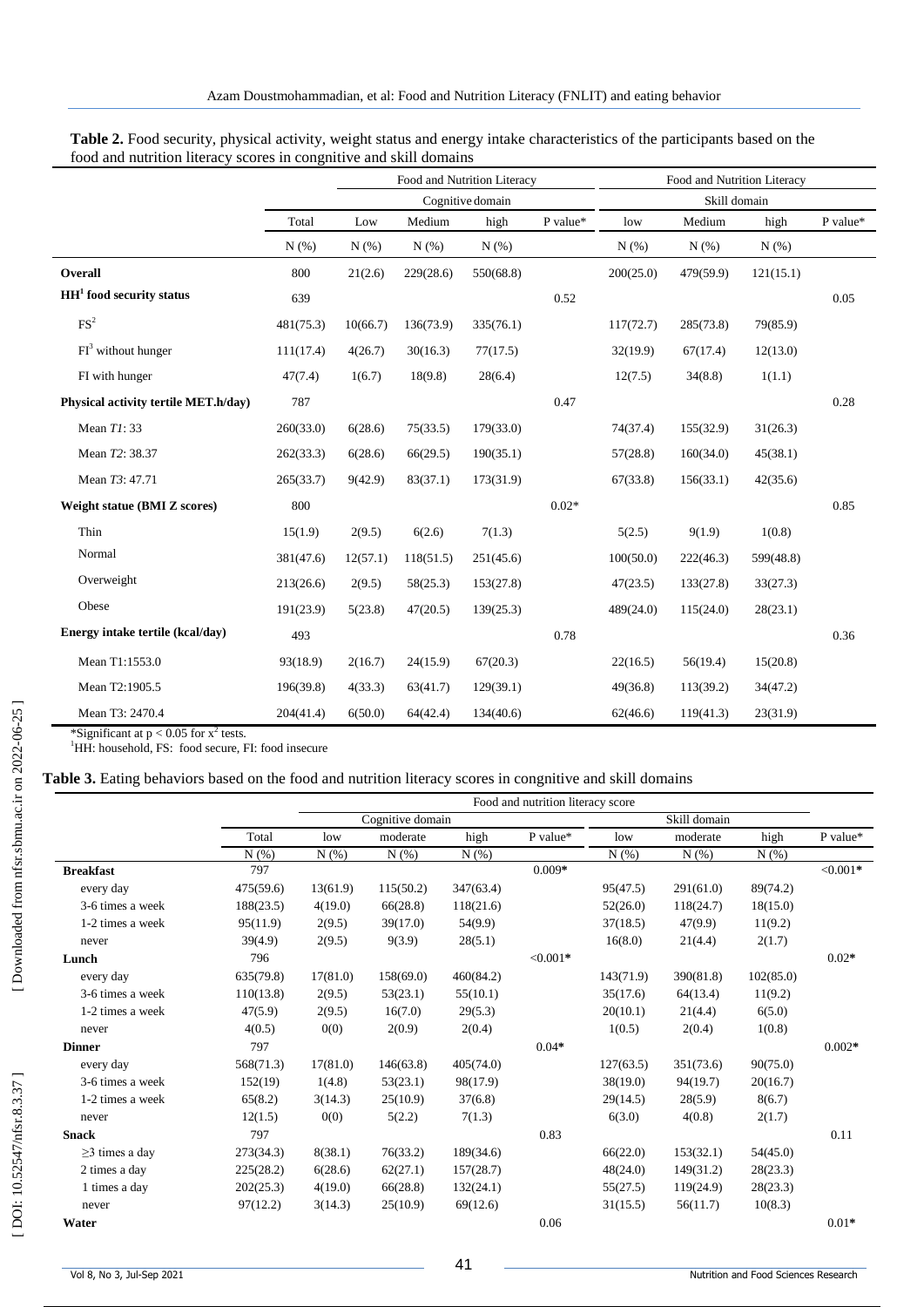|                                               | Food and nutrition literacy score |          |                      |                        |                  |           |                        |                      |                  |  |  |
|-----------------------------------------------|-----------------------------------|----------|----------------------|------------------------|------------------|-----------|------------------------|----------------------|------------------|--|--|
| Table 3 (continued).                          |                                   |          | Cognitive domain     |                        |                  |           | Skill domain           |                      |                  |  |  |
|                                               | Total                             | low      | moderate             | high                   | ${\bf P}$ value* | low       | moderate               | high                 | ${\bf P}$ value* |  |  |
|                                               | N(% )                             | N(% )    | $N(\%)$              | N(% )                  |                  | N(% )     | $N(\%)$                | N(% )                |                  |  |  |
| $\geq$ 5 cups a day                           | 581(72.9)                         | 17(81.0) | 157(68.9)            | 407(74.3)              |                  | 132(66.0) | 361(75.7)              | 88(73.3)             |                  |  |  |
| 3-4 cups a day                                | 149(18.7)                         | 3(14.3)  | 47(20.6)             | 99(18.1)               |                  | 44(22.0)  | 80(16.8)               | 25(20.8)             |                  |  |  |
| $1 - 2$ cups a day                            | 59(7.4)                           | 0(0)     | 19(8.3)              | 40(7.3)                |                  | 18(9.0)   | 34(7.1)                | 7(5.8)               |                  |  |  |
| 0 cup a day                                   | 8(1)                              | 1(4.8)   | 5(2.2)               | 2(0.4)                 |                  | 6(3.0)    | 2(0.4)                 | 0(0)                 |                  |  |  |
| Tea/Coffee/Hot cacao                          | 798                               |          |                      |                        | 0.59             |           |                        |                      | 0.52             |  |  |
| $\geq$ 5 times a week                         | 184(23)                           | 3(14.3)  | 59(25.8)             | 122(22.3)              |                  | 43(21.5)  | 119(24.9)              | 22(18.3)             |                  |  |  |
| 3-4 times a week                              | 175(21.9)                         | 3(14.3)  | 54(23.6)             | 118(21.5)              |                  | 44(22.0)  | 105(22.0)              | 26(21.7)             |                  |  |  |
| 1-2 times a week                              | 306(38.3)                         | 11(52.4) | 82(35.8)             | 213(38.9)              |                  | 73(36.5)  | 180(37.7)              | 53(44.2)             |                  |  |  |
| never                                         | 133(16.7)                         | 4(19.0)  | 34(14.8)             | 95(17.3)               |                  | 40(20.0)  | 74(15.5)               | 19(15.8)             |                  |  |  |
| Soft drinks/Industrial fruit<br>juices        | 798                               |          |                      |                        | 0.46             |           |                        |                      | 0.06             |  |  |
| $\geq$ 5 times a week                         | 61(7.6)                           | 3(14.3)  | 20(8.7)              | 38(6.9)                |                  | 26(13.0)  | 32(6.7)                | 3(2.5)               |                  |  |  |
| 3-4 times a week                              | 122(15.3)                         | 2(9.5)   | 37(16.2)             | 83(15.1)               |                  | 35(17.5)  | 72(15.1)               | 15(12.5)             |                  |  |  |
| 1-2 times a week                              | 329(41.2)                         | 11(52.4) | 98(42.8)             | 220(40.1)              |                  | 77(38.5)  | 204(42.7)              | 48(40.0)             |                  |  |  |
| never                                         | 286(35.8)                         | 5(23.8)  | 74(32.3)             | 207(37.8)              |                  | 62(31.0)  | 170(35.6)              | 54(45.0)             |                  |  |  |
| Sausage/Hamburger                             | 798                               |          |                      |                        | $< 0.001*$       |           |                        |                      | $0.01*$          |  |  |
| $\geq$ 5 times a week                         | 15(1.9)                           | 2(9.5)   | 7(3.1)               | 6(1.1)                 |                  | 7(3.5)    | 8(1.7)                 | 0(0)                 |                  |  |  |
| 3-4 times a week                              | 40(5)                             | 2(9.5)   | 15(6.6)              | 23(4.2)                |                  | 11(5.5)   | 27(5.6)                | 2(1.7)               |                  |  |  |
| 1-2 times a week                              | 222(27.8)                         | 7(33.3)  | 80(34.9)             | 135(24.6)              |                  | 68(34.0)  | 120(25.1)              | 34(28.3)             |                  |  |  |
| never                                         | 522(65.3)                         | 10(47.6) | 127(55.5)            | 384(70.1)              |                  | 114(57.0) | 323(67.6)              | 84(70.0)             |                  |  |  |
| <b>Pizza</b>                                  | 798                               |          |                      |                        | 0.24             |           |                        |                      | 0.14             |  |  |
| $\geq$ 5 times a week                         | 14(1.8)                           | 1(4.8)   | 5(2.2)               | 8(1.5)                 |                  | 6(3.0)    | 8(1.7)                 | 0(0)                 |                  |  |  |
| 3-4 times a week                              | 13(1.6)                           | 1(4.8)   | 6(2.6)               | 6(1.1)                 |                  | 6(3.0)    | 6(1.3)                 | 1(0.8)               |                  |  |  |
| 1-2 times a week                              | 175(21.9)                         | 7(33.3)  | 52(22.7)             | 116(21.2)              |                  | 50(25.0)  | 98(20.5)               | 27(22.5)             |                  |  |  |
| never                                         | 596(74.7)                         | 12(57.1) | 166(72.5)            | 418(76.3)              |                  | 138(69.0) | 366(76.6)              | 92(76.7)             |                  |  |  |
| <b>French fries</b>                           | 798                               |          |                      |                        | $< 0.001*$       |           |                        |                      | ${<}0.001*$      |  |  |
| $\geq$ 5 times a week                         | 49(6.1)                           | 6(28.6)  | 23(10.0)             | 20(3.6)                |                  | 21(10.5)  | 25(5.2)                | 3(2.5)               |                  |  |  |
| 3-4 times a week                              | 101(12.7)                         | 2(9.5)   | 33(14.4)             | 66(12.0)               |                  | 30(15.0)  | 64(13.4)               | 7(5.8)               |                  |  |  |
| 1-2 times a week                              | 389(48.7)                         | 6(28.6)  | 109(47.6)            | 274(50.0)              |                  | 97(48.5)  | 241(50.4)              | 51(42.5)             |                  |  |  |
| never                                         | 259(32.5)                         | 7(33.3)  | 64(27.9)             | 188(34.3)              |                  | 52(26.0)  | 148(31.0)              | 59(49.2)             |                  |  |  |
| <b>Restaurant foods/Fast</b>                  | 797                               |          |                      |                        | 0.12             |           |                        |                      | 0.12             |  |  |
| foods<br>$\geq$ 5 times a week                | 13(1.6)                           | 0(0)     | 9(4.0)               | 4(0.8)                 |                  | 4(2.0)    | 9(1.9)                 | 0(0)                 |                  |  |  |
| 3-4 times a week                              | 37(4.6)                           | 1(4.8)   | 10(4.4)              | 26(4.8)                |                  | 11(5.5)   | 24(5.0)                | 2(1.7)               |                  |  |  |
| 1-2 times a week                              | 236(29.2)                         | 8(38.1)  | 69(30.1)             | 159(29.1)              |                  | 71(35.5)  | 131(27.5)              | 34(28.3)             |                  |  |  |
|                                               | 511(64.1)                         | 12(57.1) | 141(61.6)            | 358(65.4)              |                  | 114(57.0) | 313(65.6)              | 84(70.0)             |                  |  |  |
| never<br><b>Sweet snacks</b>                  | 798                               |          |                      |                        | $0.01*$          |           |                        |                      | $0.02*$          |  |  |
| $\geq$ 5 times a week                         | 120(15)                           | 3(14.3)  | 35(15.3)             | 82(15.0)               |                  | 31(1.5)   | 76(15.9)               | 13(10.8)             |                  |  |  |
| 3-4 times a week                              | 236(29.6)                         | 4(19.0)  |                      |                        |                  | 67(33.5)  |                        |                      |                  |  |  |
| 1-2 times a week                              | 333(41.7)                         | 14(66.7) | 85(37.1)<br>81(35.4) | 147(26.8)<br>238(43.4) |                  | 74(37.0)  | 142(29.7)<br>206(43.1) | 27(22.5)<br>53(44.2) |                  |  |  |
|                                               | 109(13.7)                         | 0(0)     | 28(12.2)             | 81(14.8)               |                  | 28(14.0)  | 54(11.3)               |                      |                  |  |  |
| never                                         | 798                               |          |                      |                        |                  |           |                        | 27(22.5)             | $0.03*$          |  |  |
| <b>Sugar</b><br>$\geq$ 5 times a week         | 193(24.2)                         |          |                      |                        | 0.37             |           |                        |                      |                  |  |  |
|                                               |                                   | 6(28.6)  | 68(29.7)             | 119(21.7)              |                  | 55(27.5)  | 120(25.1)              | 18(15.0)<br>23(19.2) |                  |  |  |
| 3-4 times a week                              | 191(23.9)                         | 5(23.8)  | 52(22.7)             | 134(24.5)              |                  | 50(25.0)  | 118(24.7)              |                      |                  |  |  |
| 1-2 times a week                              | 284(35.6)                         | 6(28.6)  | 77(33.6)             | 201(36.7)              |                  | 64(32.0)  | 162(33.9)              | 58(48.3)             |                  |  |  |
| never                                         | 130(16.3)                         | 4(19.0)  | 32(14.0)             | 94(17.2)               |                  | 31(15.5)  | 78(16.3)               | 21(17.5)             |                  |  |  |
| Honey/Jam                                     | 798                               |          |                      |                        | ${<}0.001*$      |           |                        |                      | ${<}0.001*$      |  |  |
| $\geq$ 5 times a week                         | 148(18.5)                         | 3(14.3)  | 41(17.9)             | 104(19.0)              |                  | 27(13.5)  | 88(118.4)              | 33(27.5)             |                  |  |  |
| 3-4 times a week                              | 134(16.8)                         | 7(33.3)  | 30(13.1)             | 97(17.7)               |                  | 29(14.5)  | 74(15.5)               | 31(25.8)             |                  |  |  |
| 1-2 times a week                              | 221(27.7)                         | 8(38.1)  | 62(27.1)             | 151(27.6)              |                  | 49(24.5)  | 145(30.3)              | 27(22.5)             |                  |  |  |
| never                                         | 295(37)                           | 3(14.3)  | 96(41.9)             | 196(35.8)              |                  | 95(47.5)  | 171(35.8)              | 29(24.2)             |                  |  |  |
| <b>Salty snacks</b>                           | 798                               |          |                      |                        | $0.10\,$         |           |                        |                      | $< 0.001*$       |  |  |
| $\geq$ 5 times a week                         | 65(8.1)                           | 4(19.0)  | 24(10.5)             | 47(6.8)                |                  | 26(13.0)  | 33(6.9)                | 6(5.0)               |                  |  |  |
| 3-4 times a week                              | 155(19.4)                         | 5(23.8)  | 43(18.8)             | 107(19.5)              |                  | 39(19.5)  | 98(20.5)               | 18(15.0)             |                  |  |  |
| 1-2 times a week                              | 345(43.2)                         | 10(47.6) | 102(44.5)            | 233(42.5)              |                  | 96(48.0)  | 210(43.9)              | 18(15.0)             |                  |  |  |
| never<br>$*$ $\alpha$ : $\ldots$ : $\alpha$ : | 233(29.2)                         | 2(9.5)   | 60(26.2)             | 171(31.2)              |                  | 39(19.5)  | 137(28.7)              | 57(47.5)             |                  |  |  |

**Notes:** \*Significant at  $p < 0.05$  for  $x^2$  tests.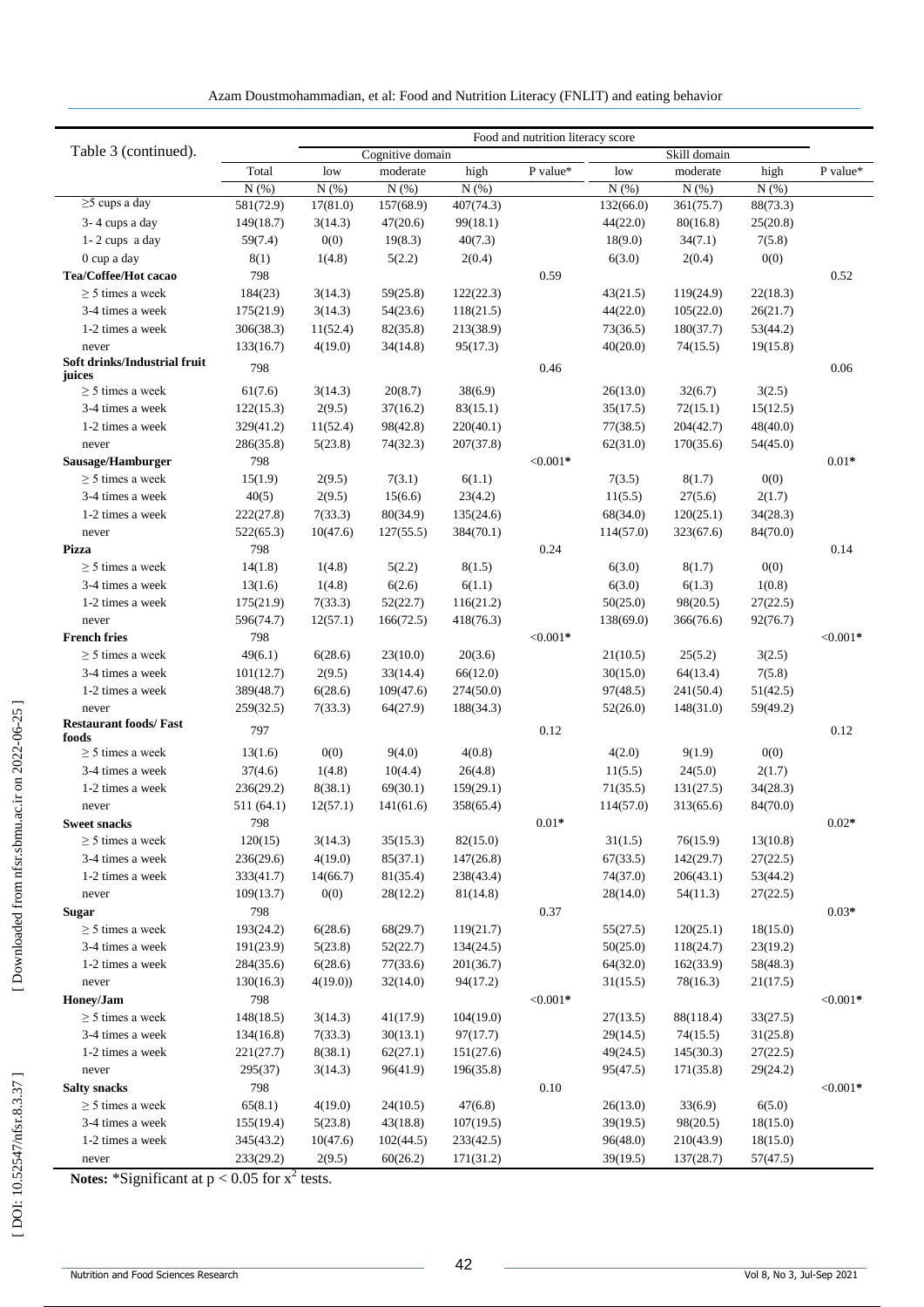| Main meals                                |                         | <b>Breakfast</b>                   |                           | Lunch                   |                         | Dinner                  |                         |  |  |
|-------------------------------------------|-------------------------|------------------------------------|---------------------------|-------------------------|-------------------------|-------------------------|-------------------------|--|--|
|                                           |                         | $1-2 \times$                       | 3-6 times                 |                         | 3-6 times               | never $/1-2$            | 3-6 times               |  |  |
|                                           | never                   | a week                             | a week                    | a week                  | a week                  | times a week            | a week                  |  |  |
| High FNLIT in cognitive                   | 1.08                    | 0.34                               | 0.68                      | 0.40                    | 0.45                    | 0.32                    | 0.76                    |  |  |
| domain <sup>§</sup>                       | $(0.33 - 3.51)$         | $(0.18 - 0.65)^*$                  | $(0.41 - 1.13)$           | $(0.17 - 0.93)^*$       | $(0.25-0.80)$ *         | $(0.14 - 0.68)$ *       | $(0.44 - 1.32)$         |  |  |
| Low & Medium FNLIT in<br>cognitive domain |                         | reference                          |                           | reference               |                         | reference               |                         |  |  |
| High FNLIT in skill domain <sup>§</sup>   | 0.27<br>$(0.31 - 2.40)$ | 1.16<br>$(0.48 - 2.81)$            | 0.33<br>$(0.13 - 0.78)^*$ | 1.04<br>$(0.27-4.00)$   | 1.21<br>$(0.51 - 2.88)$ | 0.11<br>$(0.33 - 3.67)$ | 0.65<br>$(0.28 - 1.52)$ |  |  |
| Low & Medium FNLIT in<br>skill domain     |                         | reference                          |                           | reference               |                         | reference               |                         |  |  |
| Snack and water                           |                         | Snack(s)                           |                           | Water                   |                         |                         |                         |  |  |
|                                           | never                   | 1 times<br>a day                   | 2 times<br>a day          | Never/1-2 cups<br>a day | $3-4$ cups<br>a day     |                         |                         |  |  |
| High FNLIT in cognitive                   | 0.83                    | 01.05                              |                           | 0.98                    | 0.77                    |                         |                         |  |  |
| domain <sup>§</sup>                       | $(0.42 - 1.67)$         | $(0.61 - 1.81)$                    | $(0.63 - 1.84)$           | $(0.46 - 2.11)$         | $(0.46 - 1.30)$         |                         |                         |  |  |
| Low & Medium FNLIT in<br>cognitive domain |                         | reference                          |                           | Reference               |                         |                         |                         |  |  |
|                                           | 0.44                    | 0.76                               | 0.51                      | 1.12                    | 1.04                    |                         |                         |  |  |
| High FNLIT in skill domain <sup>§</sup>   | $(0.15-1.29)$           | $(0.38 - 1.53)$<br>$(0.24 - 1.05)$ |                           | $(0.38 - 3.25)$         | $(0.50-2.16)$           |                         |                         |  |  |
| Low & Medium FNLIT in<br>skill domain     |                         | reference                          |                           | Reference               |                         |                         |                         |  |  |

#### Table 4. The adjusted<sup>‡</sup> odds ratios (95% CI) of healthy eating behaviors<sup>†</sup> for FNLIT domains

**Notes:** †Multinomial logistic model **comparing eating behaviors category to ≥ 5 cups group in water, to every day group in Breakfast, Lunch, dinner and ≥3 times a day group in snack categories.** FNLIT references category is moderate and low. ‡Adjusted for sex, school status (governmental and nongovernmental), grade, birth rank, family size, ethnicity, parents age, parents' education, father job position, mother employment, Other income source of family members, weight status and calorie intake. \*Significant at  $p < 0.05$ .

### **Discussion**

Findings showed that high FNLIT scores in the cognitive and skill domains were associated to healthy eating behaviors. The findings were similar to those in previous studies, which showed that high food literacy/nutrition literacy was associated to frequencies of main meal consumption (30 ), preferences for healthy foods, decreased fast -food portion sizes and decreased consumption frequencies of packaged or processed snacks in school -age children and adolescents in developed and developing countries (31, 32 ) . Children food preferences are established at younger ages and evolve around family cultural preferences, beliefs and attitudes (33 ) as well as their food environments and peer behaviors in schools (34 ). The FNLIT includes key roles in forming children preferences (35 ). Evidence have shown that involving children in healthy food preparation and improving their nutrition skills can lead to subsequent preferences for intake of healthy foods (36 –38 ). Findings by Larson et al. revealed that higher levels of food and nutrition skills were associated to increased fruit and vegetable consumption and inversely linked to unhealthy food choices, including consumption of soft drinks and fried foods, in children and adolescents (39 ). Lack of food skills and confidence, specifically in cooking and food preparation (as FNLIT skill), seems as barriers to healthy eating behaviors (40, 41 ) .

In the current study, unhealthy eating behaviors such as consumption sweet snacks and processed meats were quite prevalent between the children, similar to those of previous reports from Iran (42, 43 ) and other countries (25, 44 ). However, these were significantly lower in children with higher FNLIT scores. Despite the current government regulations, Iranian children are exposed to considerable numbers of food advertisements (45 ). Food producers highly affect most advertised foods and information they provide may not necessarily be interested by the publicity (46). In contrast, the easy access to junk foods in schools (43, 47, 48) affects taste preferences of the children (49). Improving food and nutrition skills such as food advertising literacy, food purchasing behaviors and food label literacy can help children respond critically to such food media and make better food choices (50 ).

In the present study, some eating behaviors were linked to the cognitive or skill domain and some to both domains. Literacy is the concept beyond the pure knowledge that emphasizes functional aspects rather than knowledge (9). Nutrition knowledge may play fundamental but small roles in adopting healthy eating behaviors, while food skills are essential to translate knowledge into practice. Food and nutrition skills can be development if children include prior food and nutrition knowledges  $(51)$ . ). However, development of skills typically provides knowledge as practicing them lead to acquisition of knowledge (51, 52).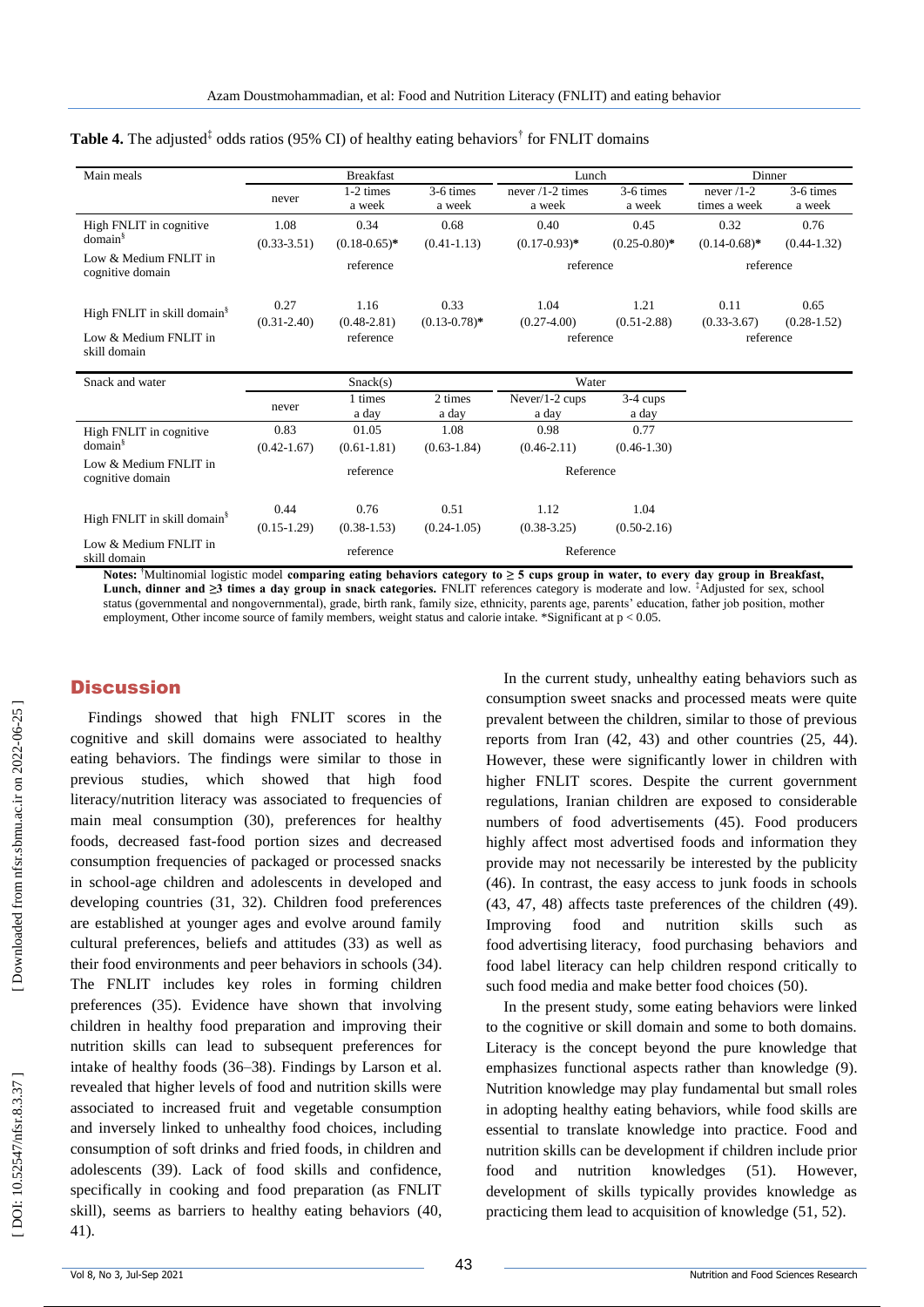| Sugary drinks                               | Tea/Coffee/Hot cacao            |                     | Soft drinks/Industrial fruit juices |                 |                                      |                     |                  |                     | Sausage/Hamburger                |                             |                     |                     |  |
|---------------------------------------------|---------------------------------|---------------------|-------------------------------------|-----------------|--------------------------------------|---------------------|------------------|---------------------|----------------------------------|-----------------------------|---------------------|---------------------|--|
|                                             | 1-2 times<br>3-4 times<br>never |                     |                                     | never           | 1-2 times                            | 3-4 times           |                  |                     | never                            |                             | 1-2 times           |                     |  |
|                                             |                                 | a week              | a week                              |                 |                                      | a week              |                  | a week              |                                  |                             |                     | a week              |  |
| High FNLIT in cognitive domain <sup>§</sup> | 1.30                            | 0.91                | 0.76                                |                 | 0.95                                 | 0.93                |                  | 0.98                |                                  | 2.16                        |                     | 1.08                |  |
|                                             | $(0.65 - 2.60)$                 | $(0.53 - 1.57)$     | $(0.42 - 1.40)$                     |                 | $(0.38 - 2.34)$                      | $(0.38 - 2.24)$     |                  | $(0.37 - 2.58)$     |                                  | $(0.96 - 4.83)$             |                     | $(0.47 - 2.52)$     |  |
| Low & Medium FNLIT in cognitive domain      |                                 | reference           |                                     |                 |                                      |                     | reference        |                     |                                  | reference                   |                     |                     |  |
| High FNLIT in skill domain <sup>§</sup>     | 0.78                            | 1.70<br>1.34        |                                     |                 | 7.57                                 | 4.50                |                  | 5.16                |                                  | 1.80                        |                     | 2.62                |  |
|                                             | $(0.27 - 2.23)$                 | $(0.81 - 3.57)$     | $(0.57 - 3.15)$                     |                 | $(0.90 - 63.03)$                     | $(0.54 - 37.31)$    |                  | $(0.58 - 45.45)$    |                                  | $(0.38 - 8.50)$             |                     | $(0.53 - 12.81)$    |  |
| Low & Medium FNLIT in skill domain          |                                 | reference           |                                     |                 |                                      |                     | reference        |                     |                                  |                             | reference           |                     |  |
|                                             |                                 |                     |                                     |                 |                                      |                     |                  |                     |                                  |                             |                     |                     |  |
| Fast foods                                  |                                 | Pizza               |                                     |                 |                                      |                     | French fries     |                     |                                  | Restaurant foods/Fast foods |                     |                     |  |
|                                             | Never                           | 1-2 times           |                                     | never           |                                      | 1-2 times           | 3-4 times        |                     | never                            |                             | 1-2 times           |                     |  |
|                                             | 0.55                            |                     | a week                              |                 |                                      | a week<br>1.89      |                  | a week<br>2.19      |                                  | 1.60                        |                     | a week              |  |
| High FNLIT in cognitive domain <sup>§</sup> | 0.42                            |                     | 2.27                                |                 |                                      |                     |                  | 1.22                |                                  |                             |                     |                     |  |
|                                             | $(0.15 - 2.02)$                 |                     | $(0.11-1.63)$                       |                 | $(0.92 - 5.62)$<br>$(0.80 - 4.46)$   |                     | $(0.82 - 5.83)$  |                     | $(0.66 - 3.86)$<br>$(0.49-3.01)$ |                             |                     |                     |  |
| Low & Medium FNLIT in cognitive domain      |                                 | reference           |                                     |                 | reference                            |                     |                  |                     |                                  |                             | reference           |                     |  |
| High FNLIT in skill domain <sup>§</sup>     | 2.42                            |                     | 2.28                                |                 | 5.32<br>6.54                         |                     | 1.38             |                     |                                  | 6.07                        |                     | 3.71                |  |
|                                             | $(0.25 - 22.77)$                |                     | $(0.23 - 23.06)$                    |                 | $(0.75 - 57.19)$<br>$(0.62 - 45.38)$ |                     | $(0.12 - 15.68)$ |                     | $(0.72 - 51.439)$                |                             | $(0.42 - 32.68)$    |                     |  |
| Low & Medium FNLIT in skill domain          |                                 | reference           |                                     |                 | reference                            |                     |                  |                     |                                  | reference                   |                     |                     |  |
|                                             |                                 |                     |                                     |                 |                                      |                     |                  |                     |                                  |                             |                     |                     |  |
| Sweet & Salty snacks                        |                                 | Sweet snacks        |                                     |                 | Sugar                                |                     |                  | Honey/ Jam          |                                  |                             | Salty snacks        |                     |  |
|                                             | never                           | 1-2 times<br>a week | 3-4 times<br>a week                 | never           | 1-2 times<br>a week                  | 3-4 times<br>a week | never            | 1-2 times<br>a week | 3-4 times<br>a week              | never                       | 1-2 times<br>a week | 3-4 times<br>a week |  |
| High FNLIT in cognitive domain <sup>§</sup> | 1.15                            | 1.28                | 0.64                                | 1.10            | 1.28                                 | 1.41                | 0.70             | 0.59                | 1.06                             | 2.16                        | 1.83                | 2.58                |  |
|                                             | $(0.49 - 2.69)$                 | $(0.68 - 2.38)$     | $(0.34 - 1.22)$                     | $(0.56 - 2.16)$ | $(0.75 - 2.20)$                      | $(0.78 - 2.51)$     | $(0.37 - 1.32)$  | $(0.31 - 1.15)$     | $0.50 - 2.26$                    | $(0.95-4.94)$               | $(0.85 - 3.93)$     | $(1.09-6.13)*$      |  |
| Low & Medium FNLIT in cognitive domain      |                                 | reference           |                                     |                 | reference                            |                     |                  | reference           |                                  |                             | reference           |                     |  |
| High FNLIT in skill domain <sup>§</sup>     | 4.19                            | 1.69                | 1.51                                | 1.70            | 2.25                                 | 1.02                | 0.46             | 0.43                | 1.14                             | 4.27                        | 1.64                | 2.35                |  |
|                                             | $(1.39-12.62)^*$                | $(0.63 - 4.55)$     | $(0.53-4.32)$                       | $0.63 - 4.52$   | $(1.02 - 4.96)$                      | $(0.41 - 2.55)$     | $(0.20-1.01)$    | $(0.18-1.03)$       | $(0.51 - 2.59)$                  | $(0.89 - 20.30)$            | $(0.34 - 7.86)$     | $(0.46 - 11.94)$    |  |
| Low & Medium FNLIT in skill domain          | reference                       |                     |                                     |                 | reference                            |                     |                  |                     | reference<br>reference           |                             |                     |                     |  |

#### Table 5. The adjusted<sup>‡</sup> odds ratios (95% CI) of unhealthy eating behaviors<sup>†</sup> for FNLIT domains

**Notes:** †Multinomial logistic model **comparing eating behaviors category to ≥5 times group** in Tea/Coffee/Hot cacao, Soft drinks/ Industrial fruit juices, French fries, Sweet snacks, Sugar, Honey/ Jam, Salty snacks categories, to ≥ 3 times group in Sausage/Hamburger, Pizza and Restaurant foods/ Fast foods. FNLIT references category is moderate and low. ‡Adjusted for sex, school status (governmental and nongovernmental), grade, birth rank, family size, ethnicity, parents age, parents' education, father job position, mother employment, Other income source of family members, weight status and calorie intake. \*Significant at p < 0.05.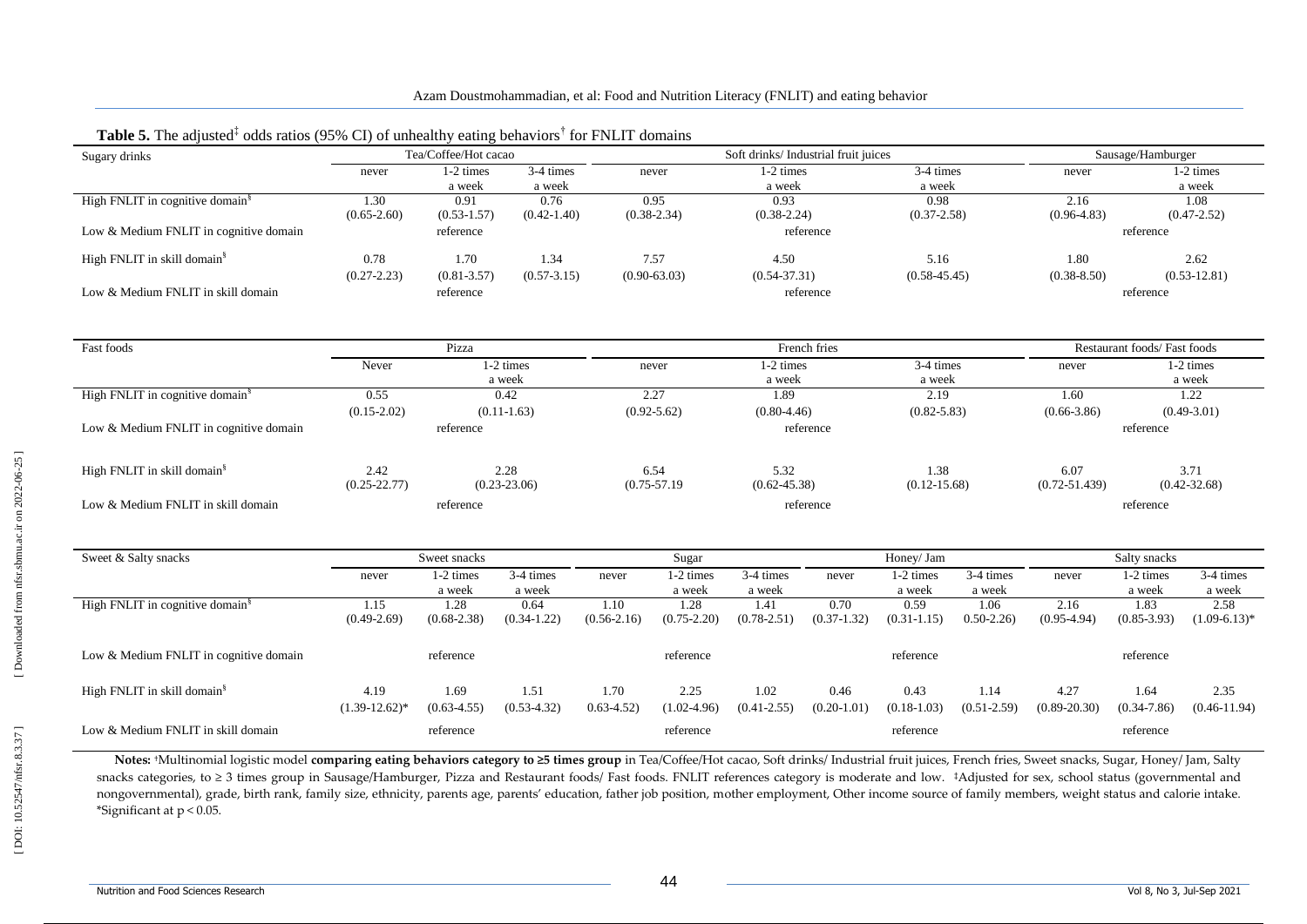Links between the nutrition knowledge, skill and critical decision -making (which is conceptualized as food literacy) help children control their eating behaviors ( 9 ). In the current study, a considerable proportion of the students included low FNLIT scores in the skill domain, compared to the cognitive domain. This reveals that despite importance of the cognitive domain of FNLIT, effective strategies for the improvement of dietary skills are absent. This may be attributed to the fact that training in schools is based on the factual information and theoretical concepts. Content analysis of the Iranian primary school textbooks has shown that nutritional contents of the school textbooks are majorly theoretical rather than practical (53 ). These contents have led to students with high food and nutrition knowledges but with major gaps in performances and skills, resulting in unhealthy eating behaviors (54 ).

Based on the current evidence, individuals with higher self-efficacies are more likely to achieve desirable outcomes despite existed barriers (55 ). Building selfefficacy and sharing nutrition information with others through discussions and group activities in schools may be the most common strategies to improve children skills for better food choices (56 ). To improve student food skills, changing food ideas may best support children in making healthier food choices. Evidence show that school food atmosphere is a critical element in forming student dietary intakes and food choices (57 ). To the best of the authors' knowledge, no studies are available to investigate associations between FNLIT and eating behaviors of school -age children. Therefore, the current study includes significant values due to its novel findings and contents of numerous covariates to analyze FNLIT of eating behaviors. This obviously enables researchers to minimize the confounding effects of other factors. However, this study included limitations. The current study could not identify causal relationships such as possible reverse causalities due to its cross -sectional design. As the present study included frequencies of food intakes, quantities of the consumed foods could not be estimated. Future studies should include longitudinal approaches to investigate potentially causal contributions of FNLIT to children dietary intakes in large sample sizes. In contrast, statistically significant associations between dietary attributes and FNLIT were small in this study. Future studies in various social and cultural settings are necessary to investigate such associations.

#### **Conclusion**

The current study has added knowledge to the field by providing a common language for FNLIT. The present results are general reminders to schools of various learning needs of children. Furthermore, study highlights the necessity of continuous improvements in health education curriculum of schools in Iran, particularly in practical and

skill -based lessons. Further studies with long -term follow up plans are needed to better understand associations between FNLIT and eating behaviors.

#### **Ethics approval and consent to participate**

The study was approved by the National Nutrition and Food Technology Research Institute (NNFTRI) Ethics Committee (approval code: IR.SBMU.nnftri.Rec.1394.20). Written informed consents were signed by the students and their parents before the commencement of the survey.

#### **Authors' contributions**

AD was responsible for analyzing and interpreting data and drafting and editing the manuscript NO, NKM, HE -Z carried out the study design and analysis. AD, ZA, SE, collected data. AD, NO, NKM, MA1, MA2 and HE -Z participated in conceiving and designing the study, revising the manuscript and collecting data. All authors read and approved the final manuscript .

#### Acknowledgement

The authors express their appreciation to Shahid Beheshti University of Medical Sciences, National Nutrition and Food Technology Research Institute (NNFTRI), for funding the study. All coordinators and students participated in this study are appreciated.

#### Financial disclosure

The authors declared no financial interest.

# Funding/Support

This work was supported by Shahid Beheshti University of Medical Sciences, National Nutrition and Food Technology Research Institute (NNFTRI) (grant no. 1394.20/16-10-2015).

#### References

- 1. Mendis S, Davis S, Norrving B. Organizational update: the world health organization global status report on noncommunicable diseases 2014; one more landmark step in the combat against stroke and vascular disease. Stroke. 2015;46(5):e121 -2.
- 2. Doustmohammadian A, Abdollahi M, Bondarianzadeh D, Houshiarrad A, Abtahi M. Parental determinants of overweight and obesity in Iranian adolescents: a national study. Iran J Pediatr. 2012;22(1):35 -42.
- 3. Azadbakht L, Esmaillzadeh A. Macro and Micro -Nutrients Intake, Food Groups Consumption and Dietary Habits among Female Students in Isfahan University of Medical Sciences. Iran Red Crescent Med J. 2012;14(4):204 -9.
- 4. Kelishadi R, Razaghi EM, Gouya MM, Ardalan G, Gheiratmand R, Delavari A, et al. Association of physical activity and the metabolic syndrome in children and adolescents: CASPIAN Study. Horm Res. 2007;67(1):46 -52.
- 5. Kelishadi R, Ardalan G, Gheiratmand R, Majdzadeh R, Hosseini M, Gouya MM, et al. Thinness, overweight and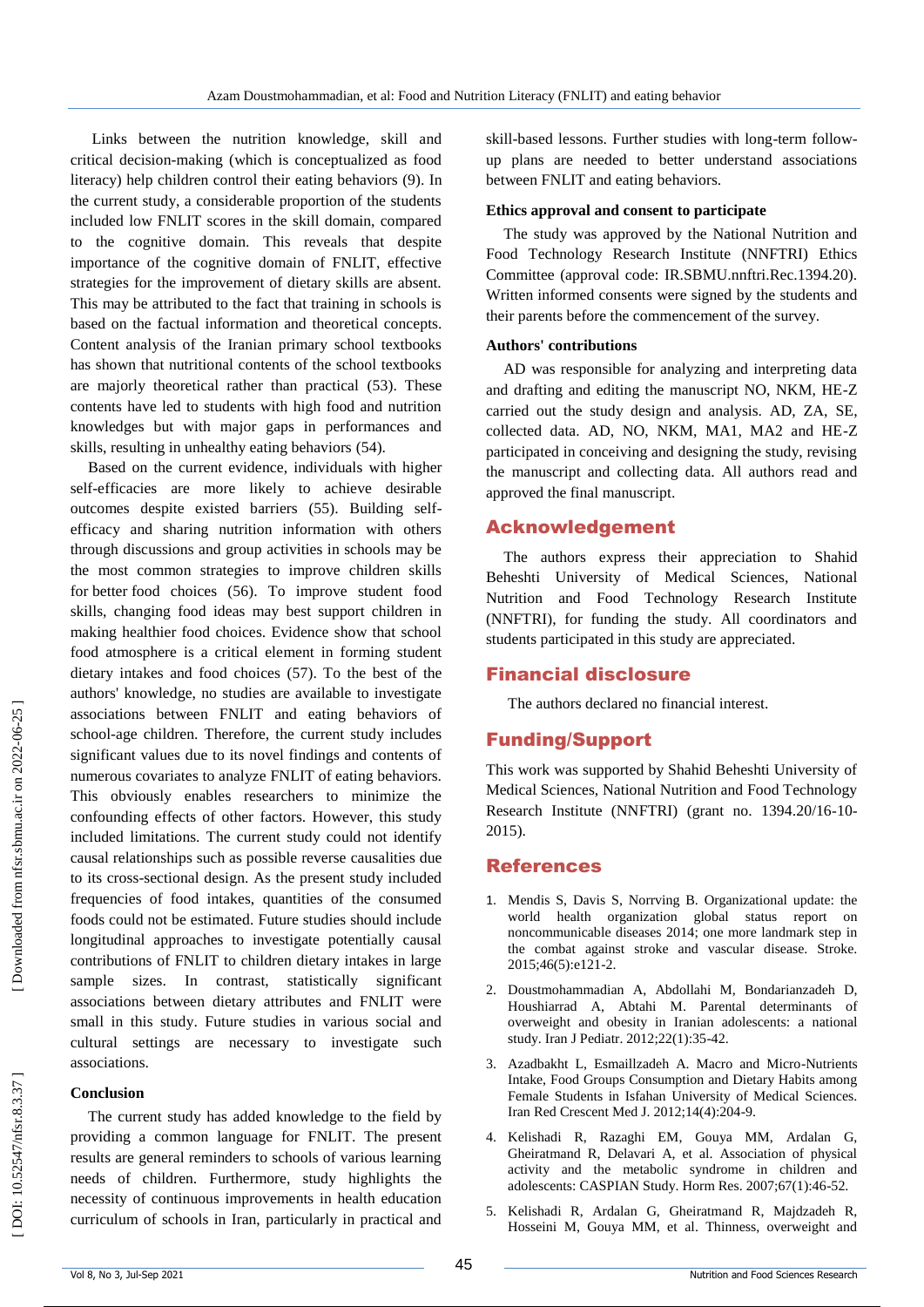obesity in a national sample of Iranian children and adolescents: CASPIAN Study. Child Care Health Dev. 2008;34(1):44 -54.

- 6. Fung C, Kuhle S, Lu C, Purcell M, Schwartz M, Storey K, et al. From "best practice" to "next practice": the effectiveness of school -based health promotion in improving healthy eating and physical activity and preventing childhood obesity. Int J Behav Nutr Phys Act. 2012;9:27.
- 7. WHO. Jakarta Declaration on Health Promotion into the 21st Century. Switzerland, Geneva: World Health Organisation. . 1997.
- 8. Zoellner J, Connell C, Bounds W, Crook L, Yadrick K. Nutrition literacy status and preferred nutrition communication channels among adults in the Lower Mississippi Delta. Prev Chronic Dis. 2009;6(4):A128.
- Vidgen HA, Gallegos D. Defining food literacy and its components. Appetite. 2014;76:50 -9.
- 10. Velardo S. The Nuances of Health Literacy, Nutrition Literacy and Food Literacy. J Nutr Educ Behav. 2015;47(4):385 -9 e1.
- 11. Laska MN, Larson NI, Neumark -Sztainer D, Story M. Does involvement in food preparation track from adolescence to young adulthood and is it associated with better dietary quality? Findings from a 10 -year longitudinal study. Public Health Nutr. 2012;15(7):1150 -8.
- 12. Zoellner J, You W, Connell C, Smith -Ray RL, Allen K, Tucker KL, et al. Health literacy is associated with healthy eating index scores and sugar -sweetened beverage intake: findings from the rural Lower Mississippi Delta. Journal of the American Dietetic Association. 2011;111(7):1012 -20.
- 13. Oti JA. Food Literacy and Dietary Behaviour among Day Students of Senior High Schools in Winneba, Central Region of Ghana. Journal of Food and Nutrition Research. 2020;8(1):39 -49.
- 14. Caraher M, Lloyd S, Lawton J, Singh G, Horsley K, Mussa F. A tale of two cities: A study of access to food, lessons for public health practice. Health Education Journal. 2010;69(2):200 -10.
- 15. Nutbeam D, Kickbusch I. Advancing health literacy: a global challenge for the 21st century. Health promotion international. 2000;15(3):183 -4.
- 16. Doustmohammadian A, Omidvar N, Keshavarz Mohammadi N, Abdollahi M, Amini, M., Eini -Zinab H. Developing and validating a scale to measure Food and Nutrition Literacy (FNLIT) in elementary school children in Iran. PLoS One. 2017;(accepted).
- 17. Doustmohammadian A, Keshavarz Mohammadi N, Omidvar N, Amini M, Abdollahi M, Eini -Zinab H, et al. Food and nutrition literacy (FNLIT) and its predictors in primary schoolchildren in Iran. Health promotion international. 2018.
- 18. McGuire S. US Department of Agriculture and US Department of Health and Human Services, Dietary Guidelines for Americans, 2010. Washington, DC: US Government Printing Office, January 2011. Advances in Nutrition: An International Review Journal. 2011;2(3):293 -4.
- 19. Rampersaud GC, Pereira MA, Girard BL, Adams J, Metzl JD. Breakfast habits, nutritional status, body weight and academic performance in children and adolescents. Journal of the American Dietetic Association. 2005;105(5):743 -60.
- 20. Vik FN, Bjornara HB, Overby NC, Lien N androutsos O, Maes L, et al. Associations between eating meals, watching TV while eating meals and weight status among children, ages 10 -12 years in eight European countries: the ENERGY cross -sectional study. Int J Behav Nutr Phys Act. 2013;10:58.
- 21. Croll JK, Neumark -Sztainer D, Story M. Healthy eating: what does it mean to adolescents? Journal of nutrition education. 2001;33(4):193 -8.
- 22. Shi X, Tubb L, Fingers ST, Chen S, Caffrey JL. Associations of physical activity and dietary behaviors with children's health and academic problems. J Sch Health. 2013;83(1):1 -7.
- 23. Geboers B, de Winter AF, Luten KA, Jansen CJ, Reijneveld SA. The association of health literacy with physical activity and nutritional behavior in older adults and its social cognitive<br>mediators. Journal of health communication. mediators. Journal of health communication. 2014;19(sup2):61 -76.
- 24. Bostock S, Steptoe A. Association between low functional health literacy and mortality in older adults: longitudinal cohort study. BMJ. 2012;344:e1602.
- 25. Kim SY, Sim S, Park B, Kong IG, Kim JH, Choi HG. Dietary Habits Are Associated With School Performance in Adolescents. Medicine (Baltimore). 2016;95(12):e3096.
- 26. Aadahl M, Jørgensen T. Validation of a new self -report instrument for measuring physical activity. Medicine and science in sports and exercise. 2003;35(7):1196 -202.
- 27. Kelishadi R, Rabiei K, Khosravi A, Famouri F, Sadeghi M, Rouhafza H, et al. Assessment of physical activity of adolescents in Isfahan. 2001.
- 28. Bickel G, Nord M, Price C, Hamilton W, Cook J. Guide to measuring household food security. Guide to Measuring Household Food Security in the United States: Revised 2000 No 6 March 2000 USDA, Food and Nutrition Services, Alexandria, VA. 2000.
- 29. Rafiei M, Nord M, Sadeghizadeh A, Entezari MH. Assessing the internal validity of a household survey -based food security measure adapted for use in Iran. Nutrition journal. 2009;8(1):1.
- 30. Utter J, Denny S, Lucassen M, Dyson B. Adolescent Cooking Abilities and Behaviors: Associations With Nutrition and Emotional Well -Being. J Nutr Educ Behav. 2016;48(1):35 -41 e1.
- 31. Robson SM, Stough CO, Stark LJ. The impact of a pilot cooking intervention for parent -child dyads on the consumption of foods prepared away from home. Appetite. 2016;99:177 -84.
- 32. Hersch D, Perdue L, Ambroz T, Boucher JL. The impact of cooking classes on food -related preferences, attitudes and behaviors of school -aged children: a systematic review of the evidence, 2003 -2014. Prev Chronic Dis. 2014;11:E193.
- 33. Savage JS, Fisher JO, Birch LL. Parental influence on eating behavior: conception to adolescence. The Journal of Law, Medicine & Ethics. 2007;35(1):22 -34.
- 34. Ronto R, Ball L, Pendergast D, Harris ND. Food literacy at secondary schools in Australia. Journal of School Health. 2016;86(11):823 -31.
- 35. Ballance D, Webb N. For the mouths of babes: nutrition literacy outreach to a child care center. Journal of consumer health on the Internet. 2015;19(1):1 -12.
- 36. Birch LL, Doub AE. Learning to eat: birth to age 2 y. The American journal of clinical nutrition. 2014;99(3):723S -8S.

DOI: 10.52547/nfsr.8.3.37